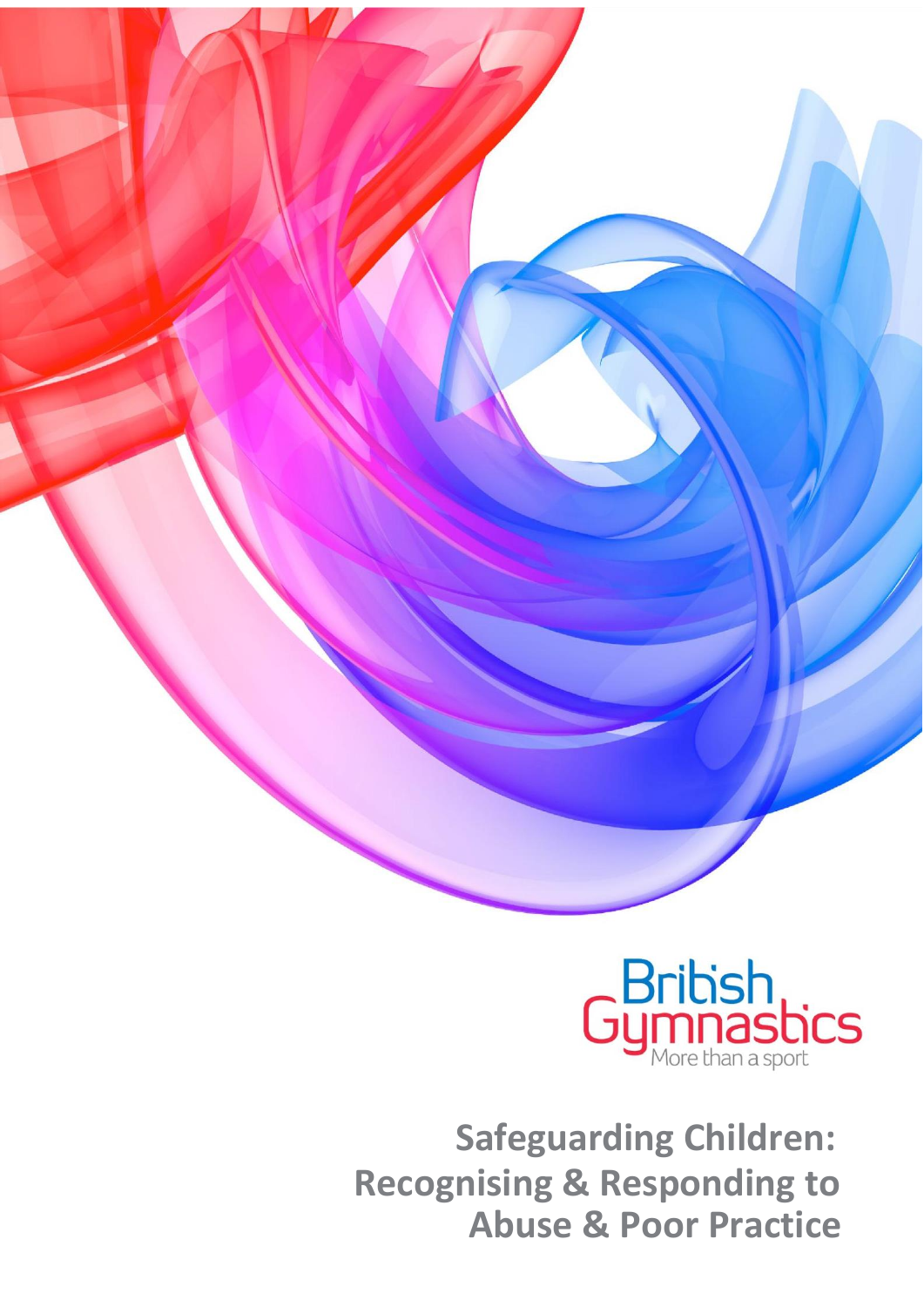

# **Safeguarding Children: Recognising & Responding to Abuse & Poor Practice**

### Approval

| <b>Approved by:</b>        | Name:            | Dept.:                    | Date:    |
|----------------------------|------------------|---------------------------|----------|
| <b>Standards Committee</b> | Michelle Fulford | <b>Corporate Services</b> | 06/08/17 |

#### Document History

| <b>Version</b> | <b>Summary of Changes</b>                                                                                 | <b>Document</b><br><b>Status</b> | <b>Date</b> |
|----------------|-----------------------------------------------------------------------------------------------------------|----------------------------------|-------------|
| 1.0            | Revised in line with new legislation<br>and<br>guidance. Some changes<br>government<br>to<br>terminology. | Live                             | 08/10/14    |
| 2.0            | Minor changes to terminology and corrections.                                                             | Live                             | 30/11/17    |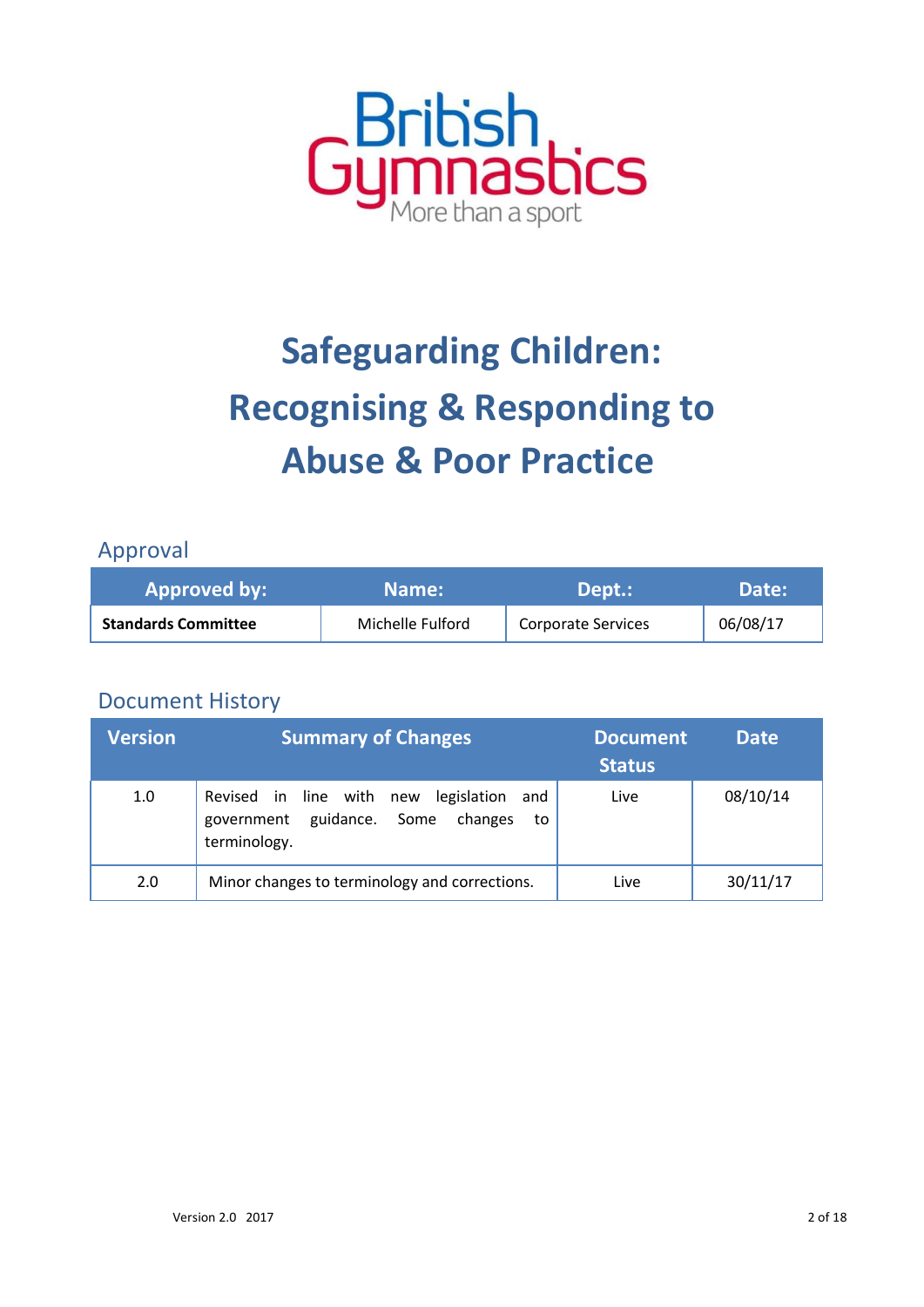# **CONTENTS**

| Responding to Abuse or Serious Poor Practice during a Training Session or Event 11 |
|------------------------------------------------------------------------------------|
|                                                                                    |
|                                                                                    |
|                                                                                    |
|                                                                                    |
|                                                                                    |
|                                                                                    |
|                                                                                    |
|                                                                                    |
|                                                                                    |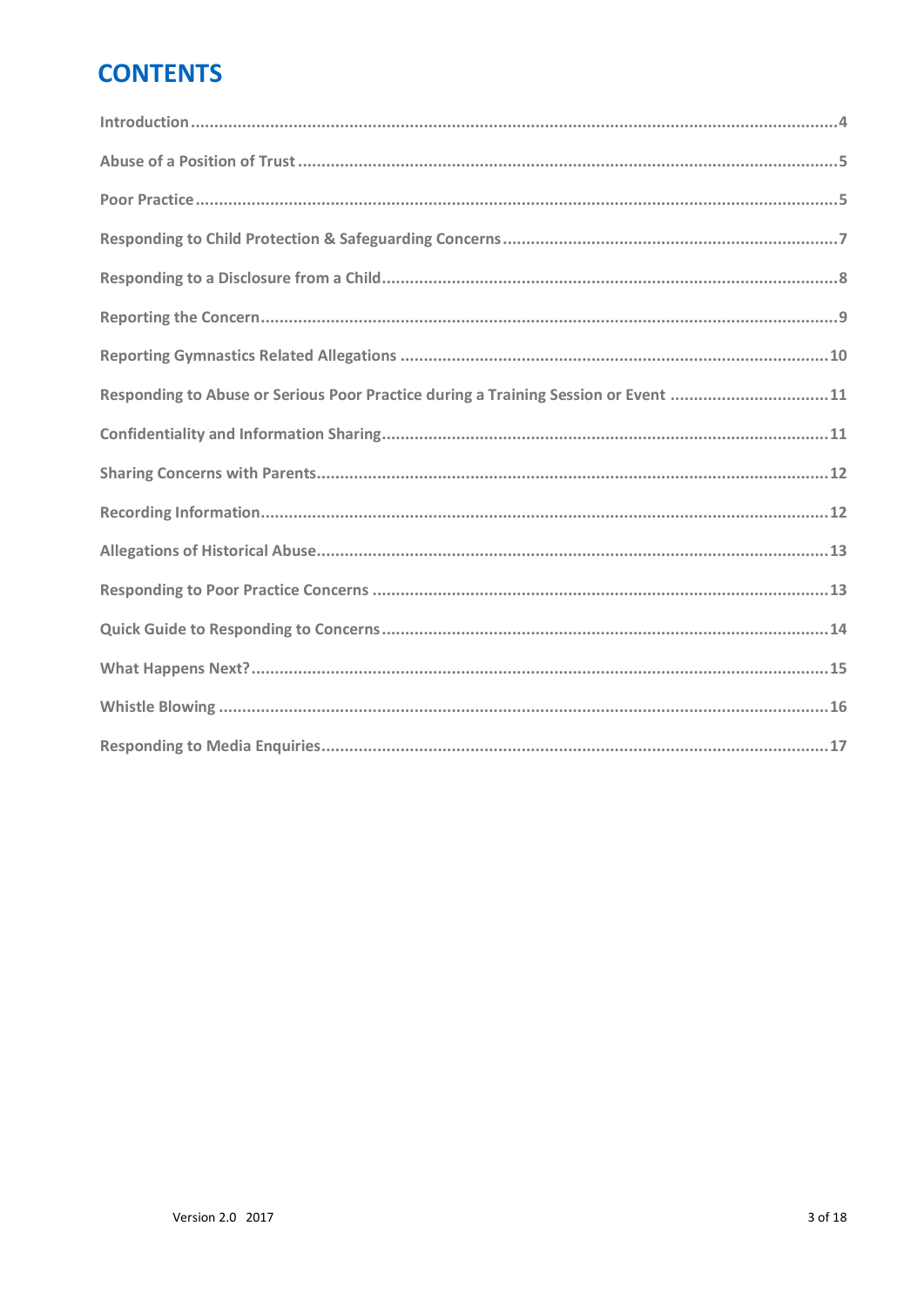# **Responding to Abuse & Poor Practice Concerns**

#### <span id="page-3-0"></span>**Introduction**

Abuse can, and does, occur in a wide range of settings, including sport. The psychological effects of abuse can be life-long, especially if the individual has not been able to disclose the abuse or access support. Anyone who has been abused as a child or young person may find it difficult or impossible to maintain stable, trusting relationships, may become involved with drugs and experience mental health problems or self-harm. A child who has been neglected can experience serious impairment in their health and development.

For the purpose of this document and all Safeguarding policies, British Gymnastics (BG) refers to children as any person under the age of 16 years and a Young Person as being over 16 but under 18 years, irrespective of their role.

A child may be abused or neglected through:

- Inflicting harm.
- Failing to act to prevent harm.

A child may be abused by:

- A family member.
- A person within an institutional or community setting.
- A person known to them or more rarely by a stranger.
- An adult, or adults, or another child, or children.

Everyone in sport has a responsibility to be able to recognise and respond to signs and indicators of abuse and poor practice. It is not the responsibility of any individual within gymnastics to determine whether a child has been abused but is everyone's responsibility to act on those concerns.

Child abuse can take many forms, but can be broadly separated into five main categories:

- **[Physical abuse](http://www.british-gymnastics.org/coaching/coach-membership/document-downloads/doc_download/5718-safeguarding-glossary-of-terms)**
- **[Emotional abuse](http://www.british-gymnastics.org/coaching/coach-membership/document-downloads/doc_download/5718-safeguarding-glossary-of-terms)**
- **[Sexual abuse](http://www.british-gymnastics.org/coaching/coach-membership/document-downloads/doc_download/5718-safeguarding-glossary-of-terms)**
- **[Neglect](http://www.british-gymnastics.org/coaching/coach-membership/document-downloads/doc_download/5718-safeguarding-glossary-of-terms)**
- **[Bullying](http://www.british-gymnastics.org/coaching/coach-membership/document-downloads/doc_download/5718-safeguarding-glossary-of-terms)** (although not a category of abuse, it can have damaging consequences for children, as can all other forms of abuse).

Children may also be harmed as a result of:

- Poor or unsafe coaching practice.
- <span id="page-3-1"></span>• Discrimination, harassment or victimisation (s[ee](http://www.british-gymnastics.org/documents/doc_download/2847-equality-policy) **[Equality Policy](https://www.british-gymnastics.org/gymnasts/gymnast-membership/document-downloads/safeguarding-compliance/8154-bg-equality-policy-final/file)**[\).](http://www.british-gymnastics.org/documents/doc_download/2847-equality-policy)

Some forms of abuse including grooming, sexual, emotional abuse and bullying, often take place online through social media (see Good Practice Guidelines on the use of Social Networking sites).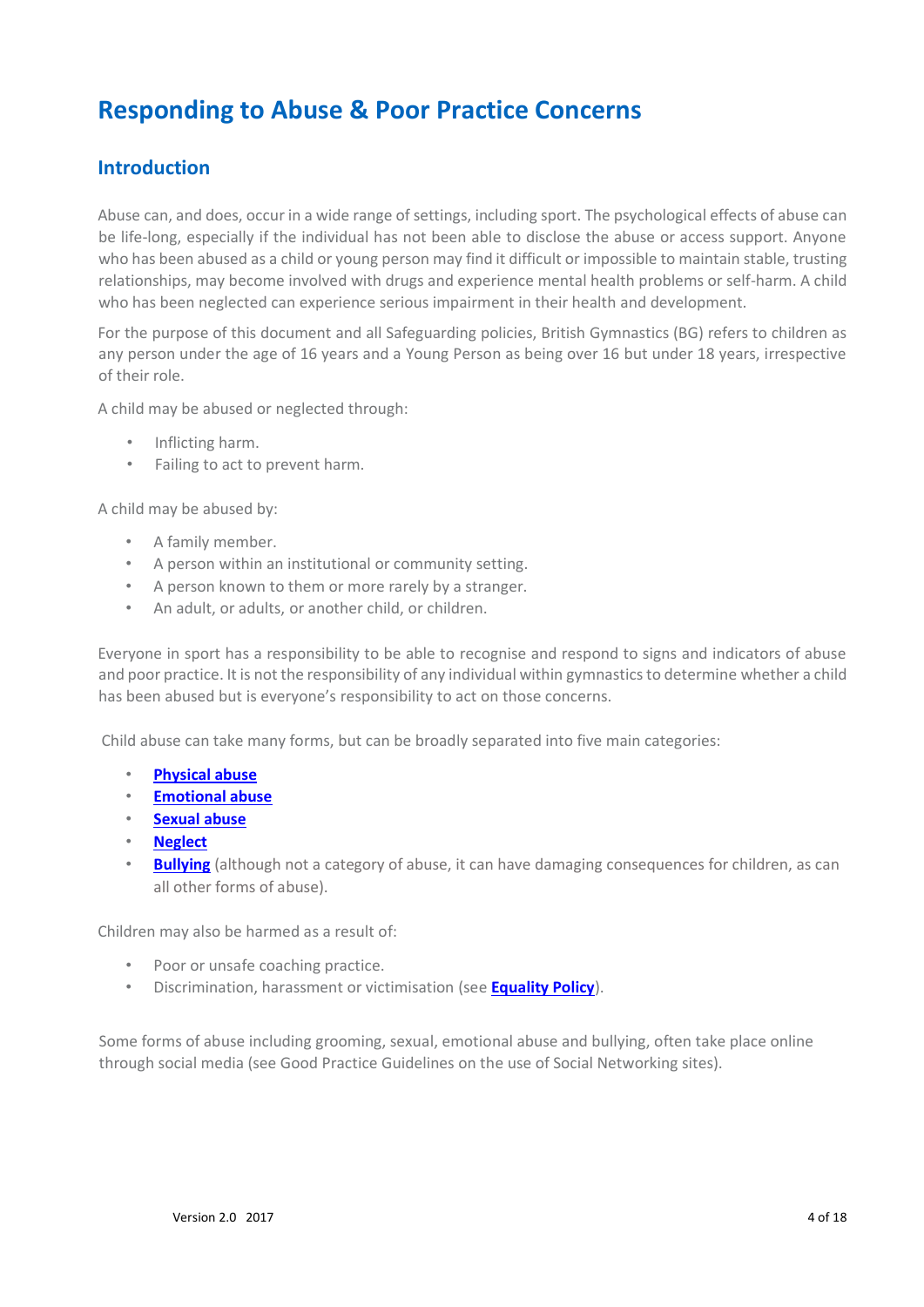# **Abuse of a Position of Trust**

A relationship of trust exists where an adult, by virtue of their role, is in a position of power or influence over a young person. Although an adult engaging in any sexual activity with a young person under the age of sixteen would be committing a criminal offence, in some circumstances, engaging in sexual activity within a relationship of trust is also a criminal offence.

The **[Sexual Offences \(Amendment\) Act 2000](http://www.legislation.gov.uk/ukpga/2000/44/contents)** [in](http://www.legislation.gov.uk/ukpga/2000/44/contents)troduced the offence of abuse of a position of trust whereby a person in a position of trust would be committing a criminal offence if they were to engage in sexual activity with a person under the age of 18 with whom they have a relationship of trust. This is irrespective of the whether the young person has ostensibly consented to the relationship. The Act sets out a series of occupations to which the legislation applied, which was extended in the **[Sexual Offences](http://www.legislation.gov.uk/ukpga/2003/42/contents) [Act \(2003\)](http://www.legislation.gov.uk/ukpga/2003/42/contents)** but does not cover coaches and others involved in sports clubs who hold positions of trust.

Irrespective of the current legal position BG believes anyone who engages in sexual activity within a relationship of trust is in serious breach of the BG Policy and is likely to be considered unsuitable to work with children in gymnastics.

It is acknowledged that in some situations a shared attraction may develop between two people within a relationship of trust. In such circumstances, it is essential that the individual who holds the position of trust behaves in an open manner, makes the Club Welfare Officer aware of the situation, and resigns from this position of trust if the parties involved wish the relationship to develop beyond the existing professional one. This will ensure that the previous power differential is not a factor in any future relationship. It is strongly advised that the young person is given an opportunity for reflection before any sexual relationship develops. It is the responsibility of the adult to ensure that his or her conduct is fully in line with the law and BG Policy.

## <span id="page-4-0"></span>**Poor Practice**

It is essential that everyone challenges poor practice, even where there is a belief that the motives of an individual are well meaning. Failure to challenge poor practice can lead to an environment where abuse is more likely to remain unnoticed.

Poor Practice can be split into a number of groupings. These include: -

• Practices that may be on the fringe of abuse and/or if repeated again and again, would amount to abuse. Most of the examples are linked to emotional abuse.

Examples include:

- Name-calling including sarcasm and racism.
- Excessive monitoring of weight.
- Constant criticism of a child.
- Exerting excessive pressure.
- Forcing a child to do something against their will.
- Use of inappropriate language.
- Harassment.
- Being ostracised or ignored.
- Breaches of BG Safeguarding policy and procedures by BG clubs and members.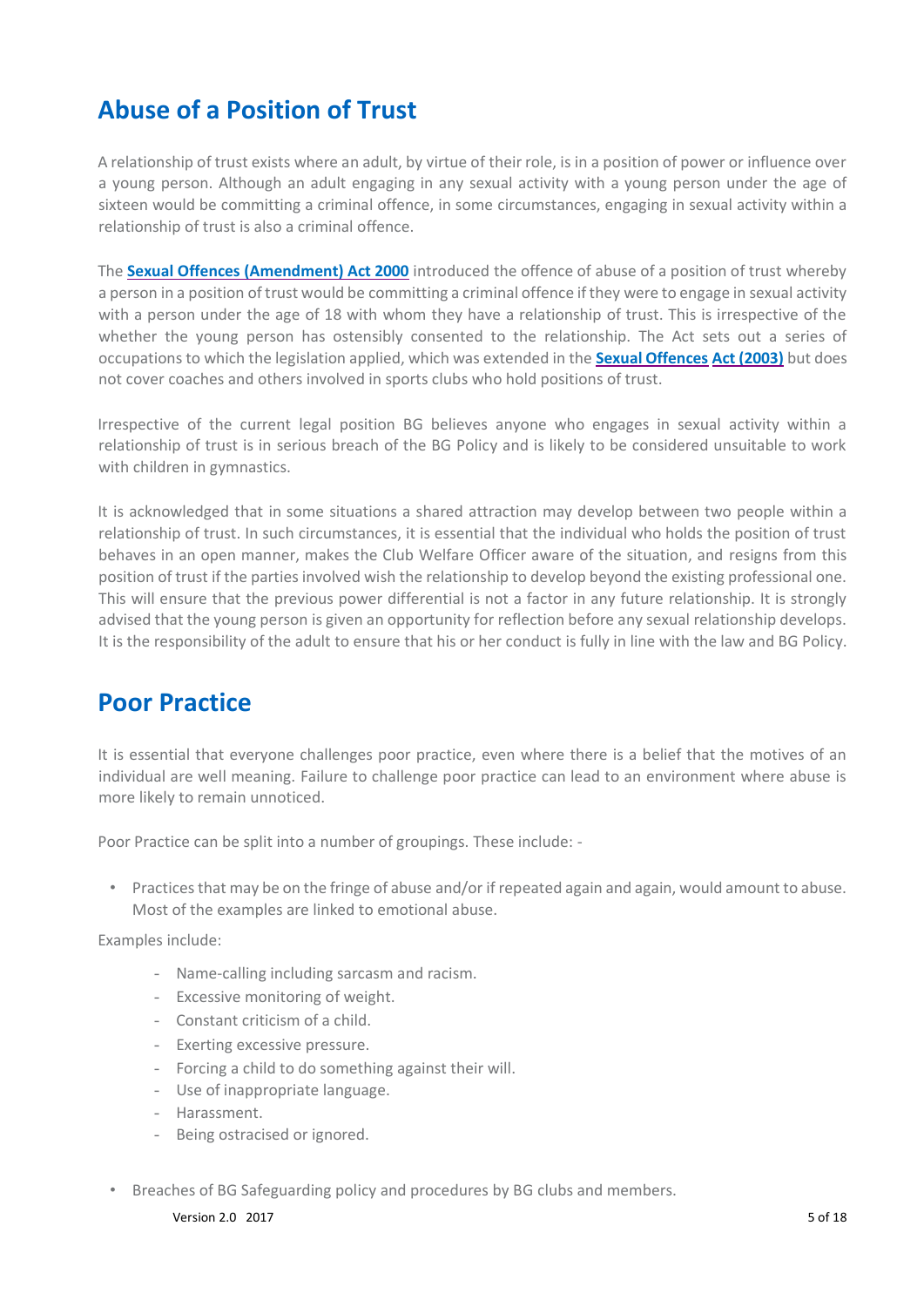Examples include:

- No Welfare Officer within a club.
- Inadequate safeguarding arrangements.
- Providing inadequate supervision and/or care.
- Failure to respond appropriately to concerns.
- Expelling anyone from the club who raises a concern.
- Excluding parents from observing or asking questions about training.
- Inappropriate use of photographic equipment or materials, including live streaming with external access viewing.
- Breaches of recognised best practice in coaching.
	- Providing coaching, or running a session, without another responsible adult present.
	- Exceeding level of competence and/or qualification.
	- Employing practices that are inappropriate for the stage of psychological and physical development of the individual.
	- Excessive training or competition.
	- Inappropriate/excessive supporting or stretching.
- Practices that may be carried out with the best intentions but that fall into a category of behaviours' that are used by people who sexually abuse children to 'groom' their victim.

Examples include:

- Offering to give a child a lift home alone.
- Giving a child gifts.
- Having unnecessary physical contact with young people, e.g. excessive handling/supporting, cuddling, kissing or 'friendly' taps.
- Socialising/having friendships with children or young people outside training.
- Being friends and connected with anyone under 18 years via social media.
- Practices that are known to be significant risk factors in cases of abuse.

Examples include:

- Taking children home or other secluded place unaccompanied by others.
- Engaging in rough, physical or sexually provocative games.
- Sharing a room with a child.
- Allowing or engaging in any form of inappropriate touching.
- Making sexually suggestive remarks.
- Reducing a child to tears as a form of control.
- Allowing children to use inappropriate language unchallenged.
- Allowing allegations made by a child to go unchallenged, unrecorded or not acted upon.
- Carrying out personal care for a child that the child can do unaided.
- Departing from the premises without first supervising the safe dispersal of children.
- Abusing a privileged position of power or trust.
- Resorting to bullying tactics, or verbal abuse.
- Causing a participant to lose self-esteem by embarrassing, humiliating or undermining the individual.
- Spending excessive amounts of time alone with children away from other adults.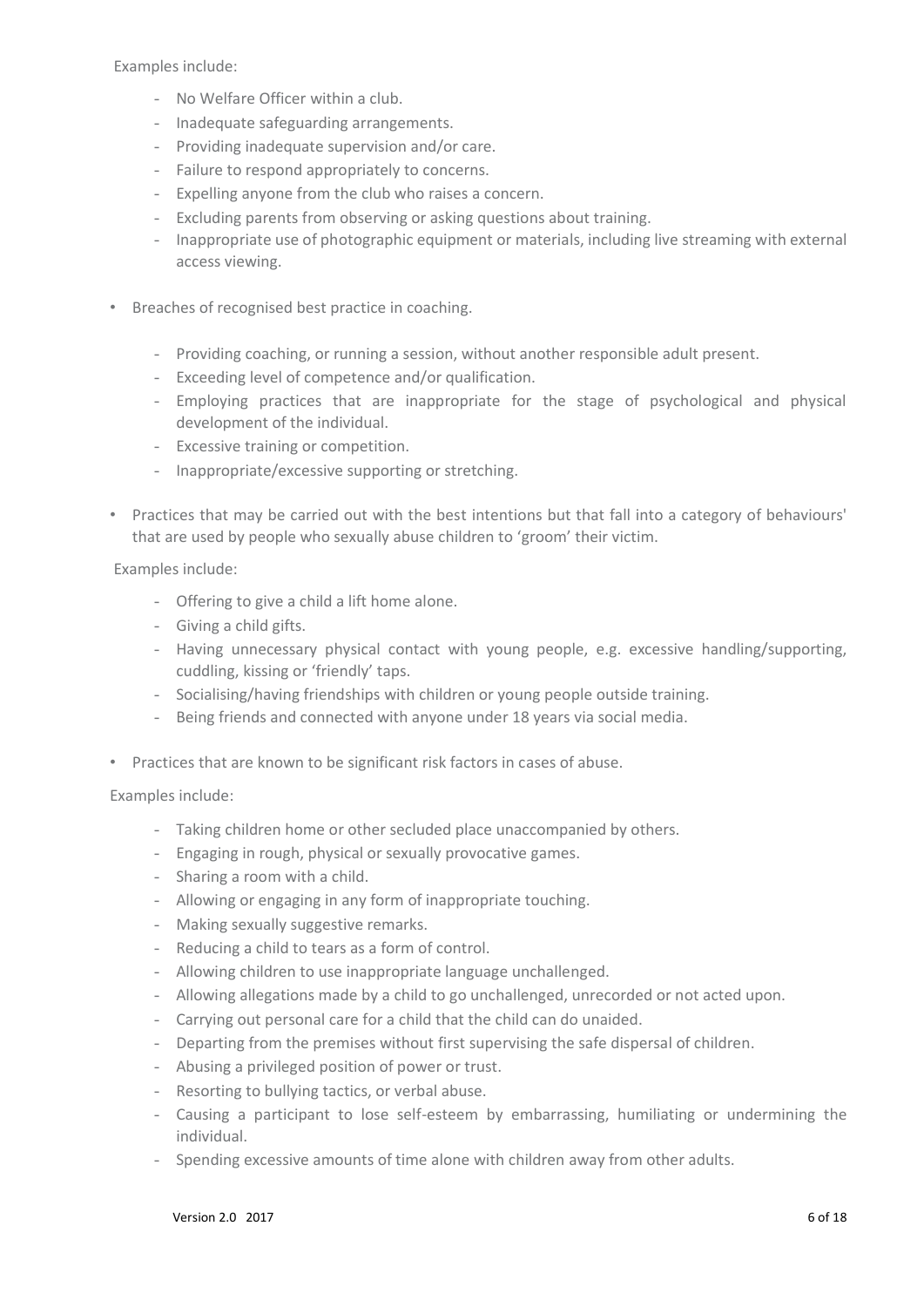BG accepts that on occasion there may be unplanned situations where the unexpected does occur, which leads to a responsible person being alone with a child. In addition, situations arise where a child/young person may:

- Become distressed.
- Be accidentally hurt by someone else.
- Misunderstand/misinterpret something that has been said or done.
- Appear to become sexually aroused.

In these situations, the individual involved **must** report the incident immediately to the Welfare Officer or a senior colleague and compile a brief written report of the event and maintain records of all communications. The parent should also be informed.

#### **Key Points**

There is a responsibility to respond to both concerns within and external to the sport.

All concerns and allegations of potential poor practice or abuse will be taken seriously and responded to swiftly and appropriately.

**Statutory Authorities have the responsibility for investigating abuse but it is everyone's duty to report any concerns.** 

## <span id="page-6-0"></span>**Responding to Child Protection & Safeguarding Concerns**

In addition to ensuring all BG members are fully aware of the importance of Safeguarding, it is essential that anyone who comes into contact with children/young people as part of their role in the sport understands what action should be taken in response to concerns, disclosures and allegations against others involved in the sport.

It is not the role of BG, or anyone in the sport, to conduct enquiries into possible child abuse concerns. The following procedures outline the responses that should be taken in the event of an allegation or suspicions of abuse or significant harm. (This section also provides guidance sharing relevant information with Children's Social Care Services and/or Police and other relevant organisations without delay and within agreed protocols).

#### **Child Protection & Safeguarding concerns fall into two categories**:

- Gymnastics related.
- External to the sport, e.g. at home.

The concern may relate to a current situation or past events and may be about allegations or disclosures of abuse or poor practice by an individual or relating to a perceived failure to safeguard by a BG registered organisation.

Concerns may arise from:

- A disclosure from a child, young person or adult.
- Direct or reported observations of possible abuse, neglect, suspicious behaviour or poor practice.
- Significant or multiple changes in the child or young person's behaviour, appearance, attitude or relationship.
- Reports from external agencies or individuals.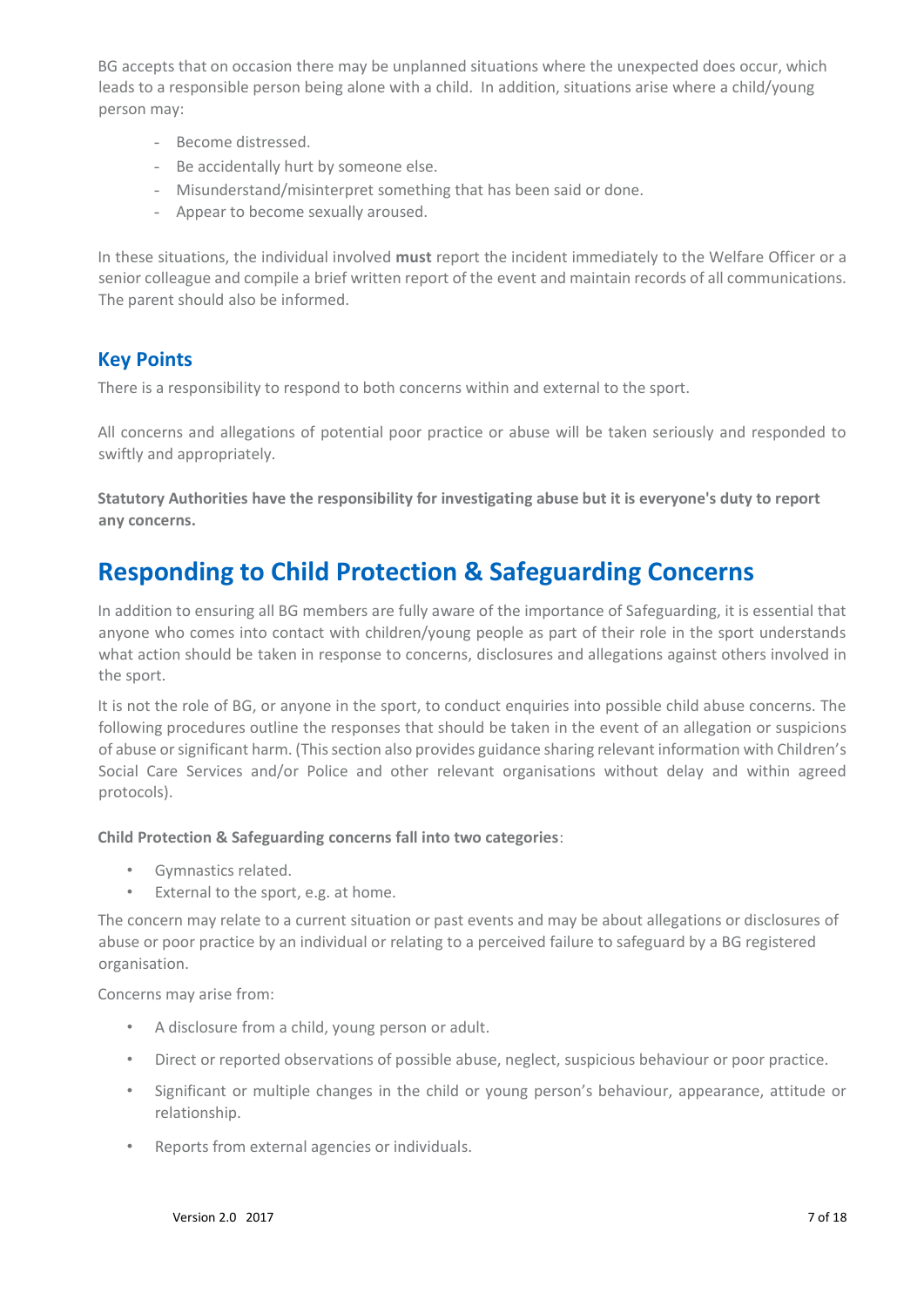It is important to note that some children or young people are unable to recognise or share concerns and often rely on adults with whom they are in contact to be alert to the possibility that they may be experiencing harm in some area of their lives.

British Gymnastics primary responsibility is to ensure that concerns relating to possible abuse, together with any relevant information, are passed on to Children's Social Care Services and/or the Police without delay. These organisations have the statutory responsibility to make enquiries to establish if a child is at risk of significant harm and, where appropriate, to investigate any possible criminal offences. It is vital that individuals within a club are aware of what action is required, who to contact and ensure any concerns are referred to the appropriate Point of Contact as shown below: -

- BG Lead Officer The BG Lead Officer must be informed of **all** abuse concerns.
- Home Country Lead Officer The HCLO should be informed of any concern that occurred within the relevant home country.
- Regional Welfare Officer (RWO) The RWO should be informed of any concern that occurred at Regional level. The RWO should also be a source of advice and support for their network of Club Welfare Officers (CWO).
- Club Welfare Officer (CWO) The CWO should usually be the first point of contact for any concerns that relate to a member of his or her club.
- Squad/Event Welfare Officer There should always be a Welfare Officer assigned to a squad or event. Although they may not always be present, their details should be actively advertised, they should be 'on-call' at the time of the squad/event and be contacted in the event of any concern relating to the specific squad or event.

The roles and responsibilities of the above positions are set out in the **[Safeguarding Glossary of Terms](http://www.british-gymnastics.org/coaching/coach-membership/document-downloads/doc_download/5718-safeguarding-glossary-of-terms)** 

# <span id="page-7-0"></span>**Responding to a Disclosure from a Child**

If a child indicates that he/she is being abused, or information is received which gives rise to concern that the child may be being abused, the person receiving the information should:

- stay calm and ensure that the child is safe and feels safe.
- listen carefully to what is said and actively listen.
- explain that it is likely the information will have to be shared with others do not promise to keep secrets.
- allow the child to continue at his/her own pace.
- keep questions to a minimum to ensure a clear and accurate understanding of what has been said.
- reassure the child that they have done the right thing in disclosing the information.
- show and tell the child that what he/she says is being taken seriously and recognise any difficulties inherent in interpreting what the child says.
- tell the child what will be done next and with whom the information will be shared.
- record in writing what was said using the child's own words as soon as possible. The following information should be recorded:
	- Place, date time of disclosure.

 $V$ ersion 2.0 2017 8 of 18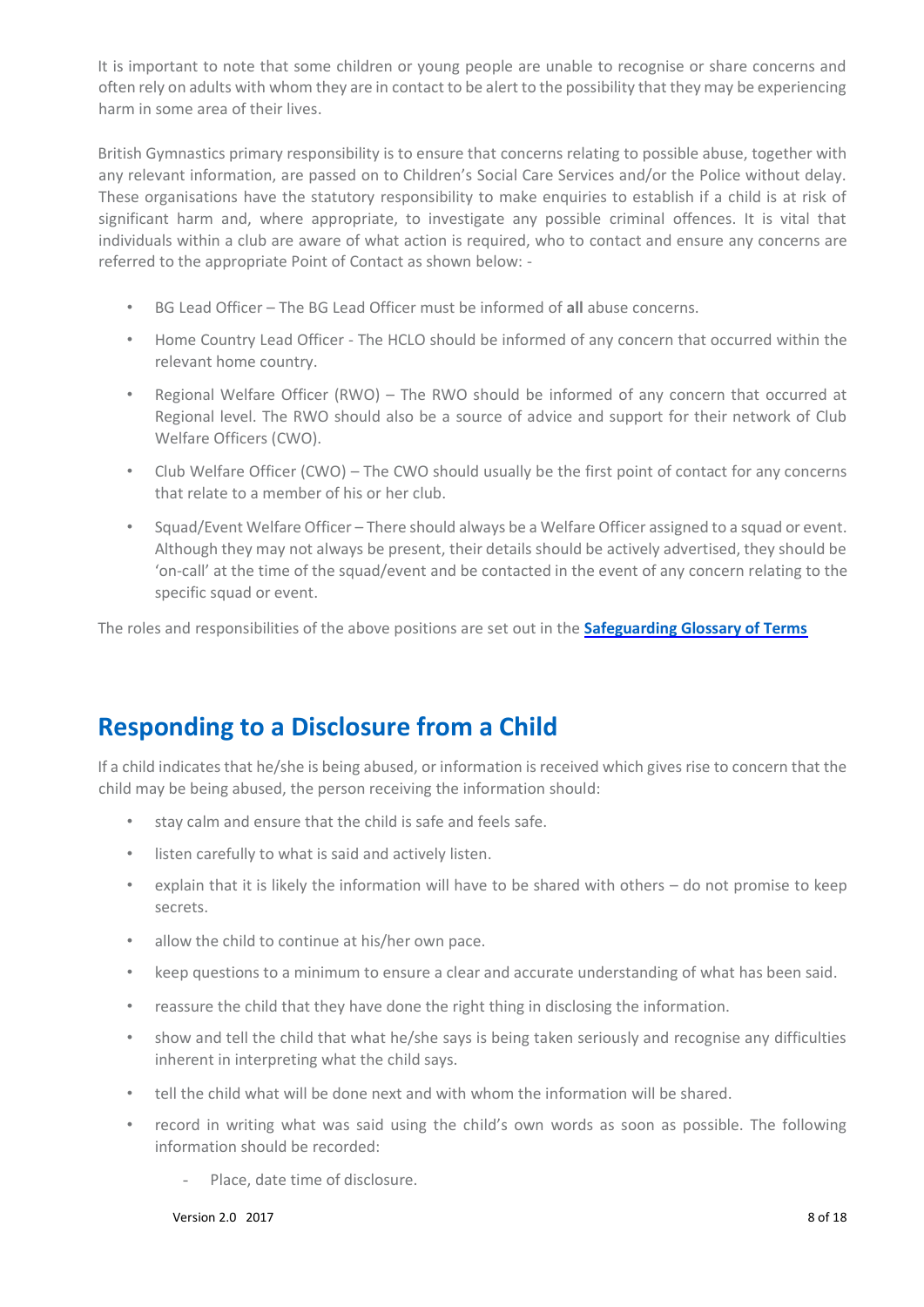- Place, dates and times of incidents.
- any names mentioned.
- to whom the information was given.
- information that is fact, (hearsay or opinion should be noted as such, but nevertheless passed to the relevant statutory agency).
- ensure the record is signed and dated and provided to the relevant statutory agency and BG.

If the child indicates that he/she does not wish others to be informed about the allegation, carefully and tactfully explain the reasons why it may be in the interests of everybody if the matter is referred to the appropriate person or department, (i.e. Children's Social Care).

The person to whom the disclosure is made is presented with a great responsibility and it is advisable, if there is any uncertainty, to seek advice on how to deal with the issue, from Children's Social Care, NSPCC or from the BG Lead Officer.

#### **Actions to Avoid:**

- Dismissing the concern.
- Ridiculing or being judgemental of the information being disclosed.
- Panicking.
- Allowing shock or distaste to show.
- Probing for more information than is offered (this could be construed as leading a child).
- Making promises that cannot be kept, such as agreeing not to tell someone else.
- Speculating or make assumptions.
- Approaching the person who is the subject of an allegation or suspicion, (this may put a child or young person at further risk and/or jeopardise a criminal investigation).
- Conducting a personal investigation of the case.
- Making negative comments about the accused person.

Irrespective of whether the person receiving the information personally believes what has been said, they must always report the disclosure. Untrue disclosures, even when the source is anonymous, are very rare.

## <span id="page-8-0"></span>**Reporting the Concern**

In the event that a child or children may be at risk of significant harm, or an allegation or disclosure is made that could amount to abuse, the concern must be reported to BG/Home Country Lead and Children's Social Care or the Police without delay.

The Welfare Officer is responsible for making this referral but in the event that he or she is unavailable and it is not possible to contact the BG/Home Country Lead Officer, a senior person at the club should be advised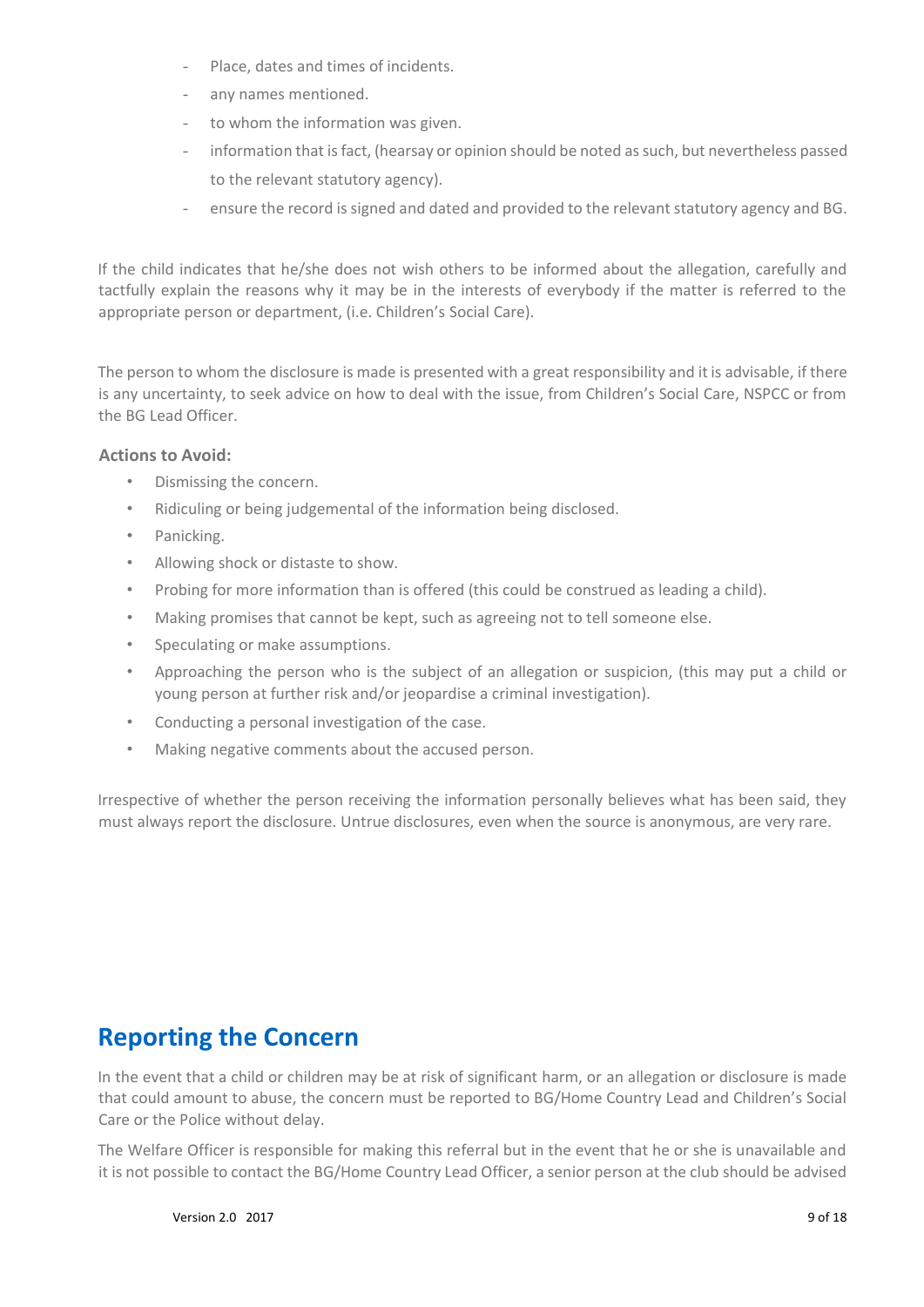and the matter referred directly to the Children's Social Care and/or the Police. The Welfare Officer and BG/Home Country Lead Officer should be informed at the earliest opportunity**.** 

If the concern relates to the Welfare Officer, a senior person at the club should be informed and the matter should be referred to Children's Social Care and/or the Police and BG/Home Country should be notified without delay.

Whoever makes the referral must ensure that the contact details of the person to whom the referral was made are provided to BG/Home Country, together with the details of the referral without delay.

In the event that there is any uncertainty as to whether a referral is appropriate, the BG/Home Country Lead Officer, NSPCC 24-hour helpline, Children's Social Care will be able to offer advice on what action should be taken. In the case of an emergency dial 999 or if not an emergency dial 101 to obtain further advice from the local Police.

## <span id="page-9-0"></span>**Reporting Gymnastics Related Allegations**

Allegations involving BG members or employees are sensitive and difficult issues to manage. It is crucial that everyone involved in gymnastics takes seriously any allegations made against a coach, helper, official or anyone else working with children or young people and responds appropriately. The Welfare Officer must be notified immediately of any circumstances that cause concern or raise suspicions. If the Welfare Officer is unclear about what action to take, advice should be sought from BG/Home Country Lead Officer, the NSPCC or the Designated Officer appointed by the Local Authorit[y](http://www.british-gymnastics.org/coaching/coach-membership/document-downloads/doc_download/5718-safeguarding-glossary-of-terms) **[Local Authority Designated Officer \(LADO\).](http://www.british-gymnastics.org/coaching/coach-membership/document-downloads/doc_download/5718-safeguarding-glossary-of-terms)**

BG will inform the Designated Officer within one working day of all abuse allegations relating to BG members that come to BG's attention. The **[BG Safeguarding & Compliance team](http://www.british-gymnastics.org/coaching/coach-membership/document-downloads/doc_download/5718-safeguarding-glossary-of-terms)** [w](http://www.british-gymnastics.org/documents/doc_download/3275-complaints-and-disciplinary-procedures)ill, following consultation with the Designated Officer and statutory authorities, consider whether it is necessary to place the individual under suspension pending further Children's Social Care Services or Police enquiries. The Chief Executive Officer will have the overall authority to authorise suspensions. British Gymnastics **MUST** be kept fully informed of any concerns, as it is essential that an early decision is made about whether to suspend any member to avoid placing other children or young people at risk.

When a referral is made to Children's Social Care, they have a legal responsibility to make enquiries where a child may be at risk of **[significant harm.](http://www.british-gymnastics.org/coaching/coach-membership/document-downloads/doc_download/5718-safeguarding-glossary-of-terms)** This may involve gathering information from others who know the child, or talking to the young person and their family. Enquiries may be carried out jointly with the Police where a criminal offence is suspected. If a child is at immediate risk and action needs to be taken urgently, contact the Police by dialling 999. If concerns are identified out of hours, the Police and Children's Social Care Services provide an out-of-hours service.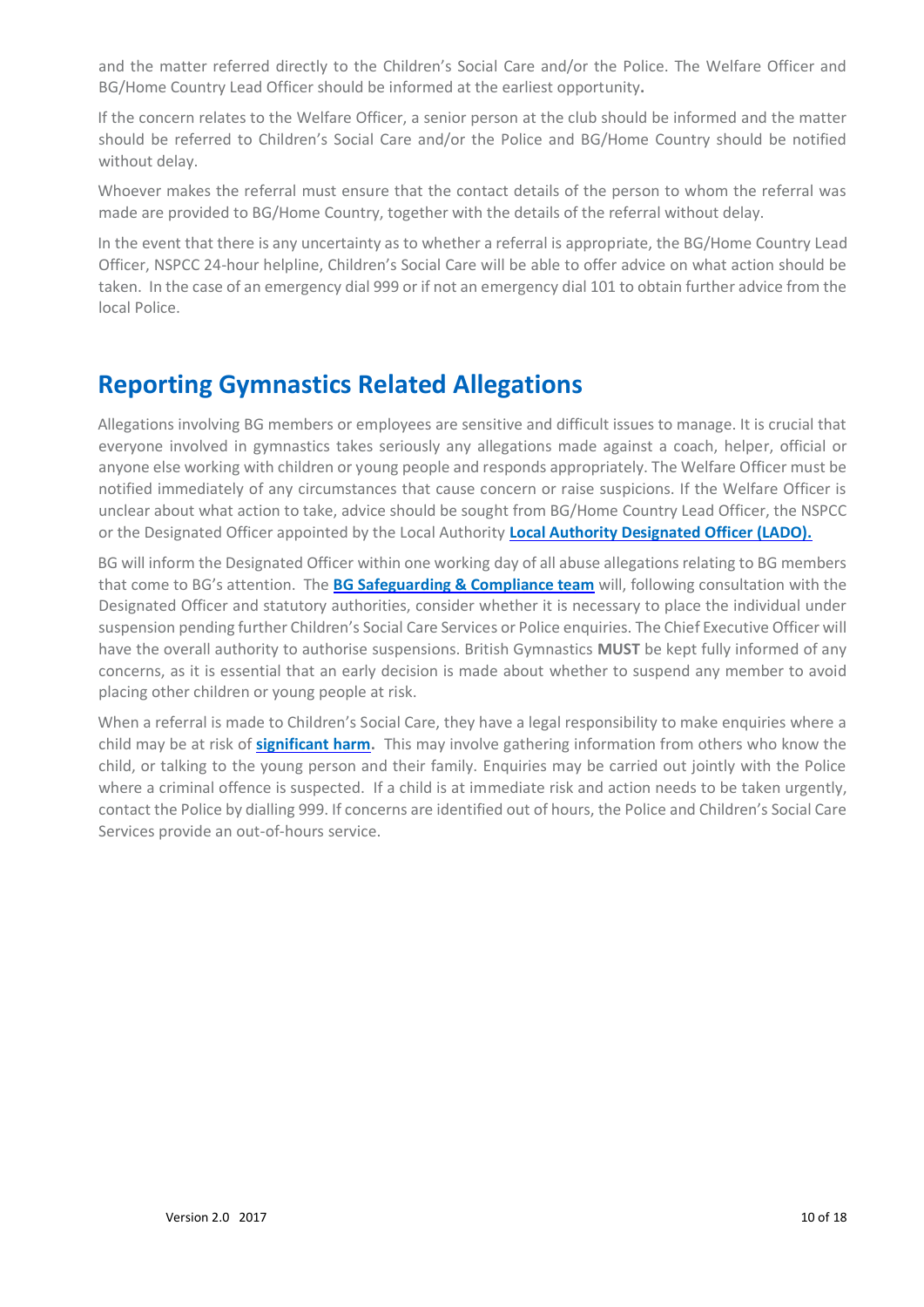# <span id="page-10-0"></span>**Responding to Abuse or Poor Practice during a Training Session or Event**

It is not unknown for an act of abuse, but more likely poor practice, to occur within a training or competition environment. The following information provides instruction on what action should be taken at the point that the act of abuse or poor practice is observed. It may be helpful to note that, based on the experience of case referrals, the most likely types of abuse to be encountered in the gym environment are physical and emotional abuse. An act of possible abuse or poor practice needs to be reported without delay in line with the BG reporting procedures described above.

The subject of the concern should be approached immediately by the senior official and another official, ideally the Welfare Officer (if they are on site), and informed of the concerns. If the abuse or poor practice is on-going, he/she must be instructed to stop immediately and an emergency call made to the Police to provide assistance if required. The priority is to ensure that the child/children are made safe. The Welfare Officer or another responsible adult must remain with the children until their needs have been fully addressed.

If the child concerned requires immediate medical treatment this should be sought without delay by dialling 999 and informing the Police/Children Social Care Service that this action is being taken. It is important that the medical team is made aware that the issue is potentially one of a child protection nature.

If the matter of concern is felt to be serious poor practice rather than abuse and children are not at significant risk, a subtler approach would be appropriate and the Welfare Officer may not need to be involved. Consideration should be given to informing the individual in a manner that will not undermine his/her position with the young people.

# <span id="page-10-1"></span>**Confidentiality and Information Sharing**

Sharing information is vital to ensure that young people's needs are met and is critical in ensuring children are protected from significant harm. However, there is often uncertainty about the circumstances in which information can be lawfully shared. **[Consent](http://www.british-gymnastics.org/coaching/coach-membership/document-downloads/doc_download/5718-safeguarding-glossary-of-terms)**[s](http://www.british-gymnastics.org/coaching/coach-membership/document-downloads/doc_download/5718-safeguarding-glossary-of-terms)hould normally be sought from the subject/s of the information in order for it to be shared, but it may be necessary for information to be shared with the Welfare Officer, Children's Social Care Services, the Police and BG without consent if there is reason to believe that seeking consent could:

- Place the child or others at increased risk of significant harm, **or**
- Place an adult at risk of serious harm, **or**
- Undermine the prevention, detection or prosecution of a serious crime (i.e. any crime which causes or is likely to cause significant harm to a child or serious harm to an adult), including where seeking consent might lead to interference with any potential investigation.

Following initial enquiries, it may be deemed necessary to share some information with others, particularly those who have contact with the subject of the allegation/s.

Information must only be passed to those who require access to these details in the course of their safeguarding duties. A record must be maintained of all those to whom information is disclosed, and the details of the information provided. Case information must only be shared on a **['need to know'](http://www.british-gymnastics.org/coaching/coach-membership/document-downloads/doc_download/5718-safeguarding-glossary-of-terms)** [b](http://www.british-gymnastics.org/coaching/coach-membership/document-downloads/doc_download/5718-safeguarding-glossary-of-terms)asis.

All BG registered organisations' and individual members must ensure that in dealing with information relating to safeguarding concerns there are no unacceptable breaches of confidentiality. In addition, there is a responsibility to ensure that parents, gymnasts and their families understand the need to avoid unnecessary discussion of safeguarding concerns. Not only can such a breach be highly damaging to the young person and others involved but may also prejudice a Police investigation.

Case information should: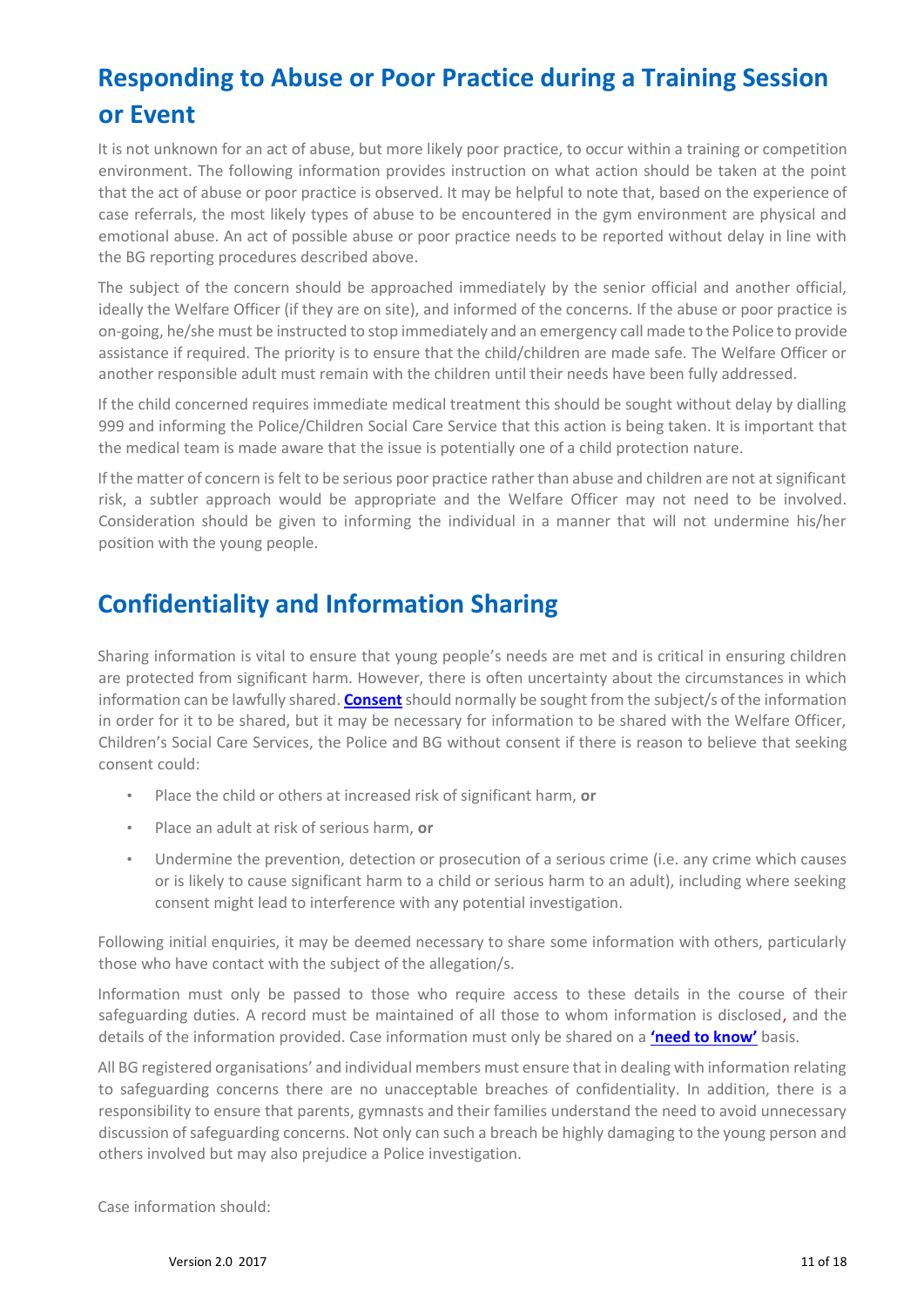- Where the call is incoming only be given out over the telephone where there is absolute certainty of the identity of the person making the call, or the identity of the caller is confirmed by returning the call through a switchboard number.
- Where the call is outgoing only be given out over the telephone and connected through a switchboard and where there is absolute certainty of the identity of the person receiving the call.
- Be confirmed in writing if any significant advice/case details are given over the phone.
- Be securely stored in a locked cabinet in a lockable room and not unnecessarily taken out of the building**.**
- Be marked 'private and confidential' and sent by recorded delivery if sent by post.

## <span id="page-11-0"></span>**Sharing Concerns with Parents**

There is always a commitment to work in partnership with parents where there are concerns about their children. Therefore, in most circumstances it would be important to talk to parents to clarify any initial concerns. For example, if a child or young person seemed withdrawn, there may be a reasonable explanation. The child may have experienced an upset in the family, such as a parental separation/divorce or bereavement.

In cases where a child or children may be at risk of significant harm, the Welfare Officer (whether the concern was identified by them directly or another person), should at the same time consider whether it is appropriate to contact the parent(s) or not. If the child or children could be at risk of significant harm from their parent(s) and by informing them may increase the risk posed, then they should **not** be notified of the referral to statutory agencies. The relevant statutory agency will manage such communication. The referral form should be annotated as such and provide the reason for not informing the parent(s). However, where only a single parent is involved and is not implicated in the concern, then they are to be contacted and informed. If there is any uncertainty as to who should be informed and what information should or should not be provided, then advice should be sought before doing so, from Children's Social Care Services, the Police or BG Safeguarding & Compliance team.

# <span id="page-11-1"></span>**Recording Information**

Any information passed to the Children's Social Care Services or the Police must be as accurate and helpful as possible and, ideally, should be accompanied by a detailed record providing:

- Personal details of the child concerned including age or date of birth, full name, gender, race, ethnic origin and address.
- Details of parent/carer and an indication of what, if any, information has been shared.
- The nature of the allegation.
- Full details of the person about whom the concern/allegation is made including full name, date of birth, address, relationship to the child concerned and/or position held in the club, if any.
- Description of any visible injuries or bruising.
- Detailed description of the child's account of how the injuries or bruising occurred.
- Details of the place, date and times of the incident or other relevant information.
- A clear distinction between what is fact, hearsay or opinion.

Reporting the matter to Police or Children's Social Care Services should not be delayed by attempts to obtain more information. Wherever possible, referrals made by telephone should be followed up with a copy of the incident report form within 48 hours. The Welfare Officer should record on the incident form the name and designation of the Children's Social Care Services member of staff or Police Officer, including their rank and department to whom the concerns were passed, together with the time, date and reference of the call.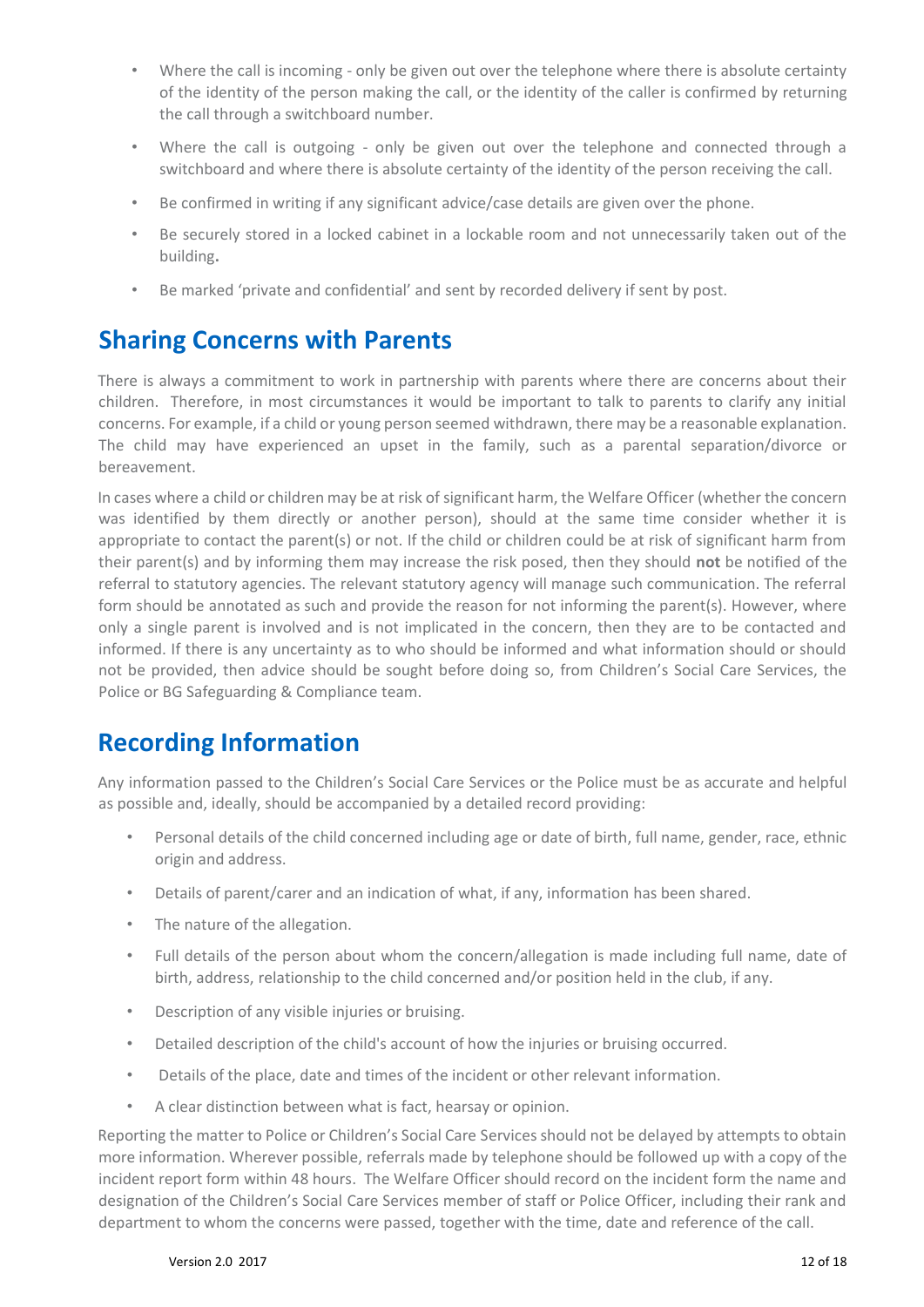A copy of any case information should also be sent to British Gymnastics Safeguarding & Compliance team or the appropriate Home Country governing body Safeguarding Lead Officer.

# <span id="page-12-0"></span>**Allegations of Historical Abuse**

It is possible that allegations of abuse may be made some considerable time after the event. Where a historical allegation is made by an adult, the Welfare Officer should:

- Clarify whether there are any children who may currently be at risk.
- Advise the adult to make a formal complaint to the Police, explaining that there is a significant likelihood that a person who has previously abused a child will have continued and may still be doing so.
- Offer the adult support in making a formal complaint to the Police.
- Provide information about relevant support services.

Any concerns around consent, anonymity and confidentiality should be raised with BG/Home Country lead for further advice.

Where the individual chooses not to report the matter to BG or the Police, the Welfare Officer should highlight the possible risk to children. Where it is believed that children may be at risk, a referral should be made to Children's Social Care and reported to BG Safeguarding & Compliance team and the adult who made the disclosure should be informed of this action. If the individual wishes to remain anonymous this must be respected; however, they should also be asked if they would be willing to talk with a representative of Children's Social Care to enable them to take steps to safeguard themselves or any other person/child who may be at risk.

**Any historical abuse allegation from a child must be treated as if it is current and reported in line with BG procedures.** 

# <span id="page-12-1"></span>**Responding to Poor Practice Concerns**

If, a Welfare Officer receives a disclosure, an allegation or an observation of behaviour or practice that gives cause for concern and following consultation with BG Safeguarding & Compliance team, it is agreed that the threshold for referral for BG intervention has not been reached, the club or organisation should take appropriate action. In the event that the concern is considered to be an isolated incident of poor practice then, together with the Welfare Officer, a senior person at the club should discuss the matter with the subject of the concern and agree appropriate remedial action in line with BG policy and guidance. If the case is considered to be serious poor practice, or the poor practice relates to the Welfare Officer, the matter will be referred to BG to determine the appropriate course of action. This includes:

- Poor practice allegations that have been previously addressed by the club but continue to remain a concern.
- Any incidents of poor practice that raise suspicions or concerns about abuse.

In some cases, it has only become apparent that a poor practice concern has been an indicator of abuse after BG/Home Country has collated information from a variety of sources. It may not be possible to form a view of the significance of an isolated piece of information, but it is essential that in the above circumstances information is **always** reported to BG, together with copies of all relevant records.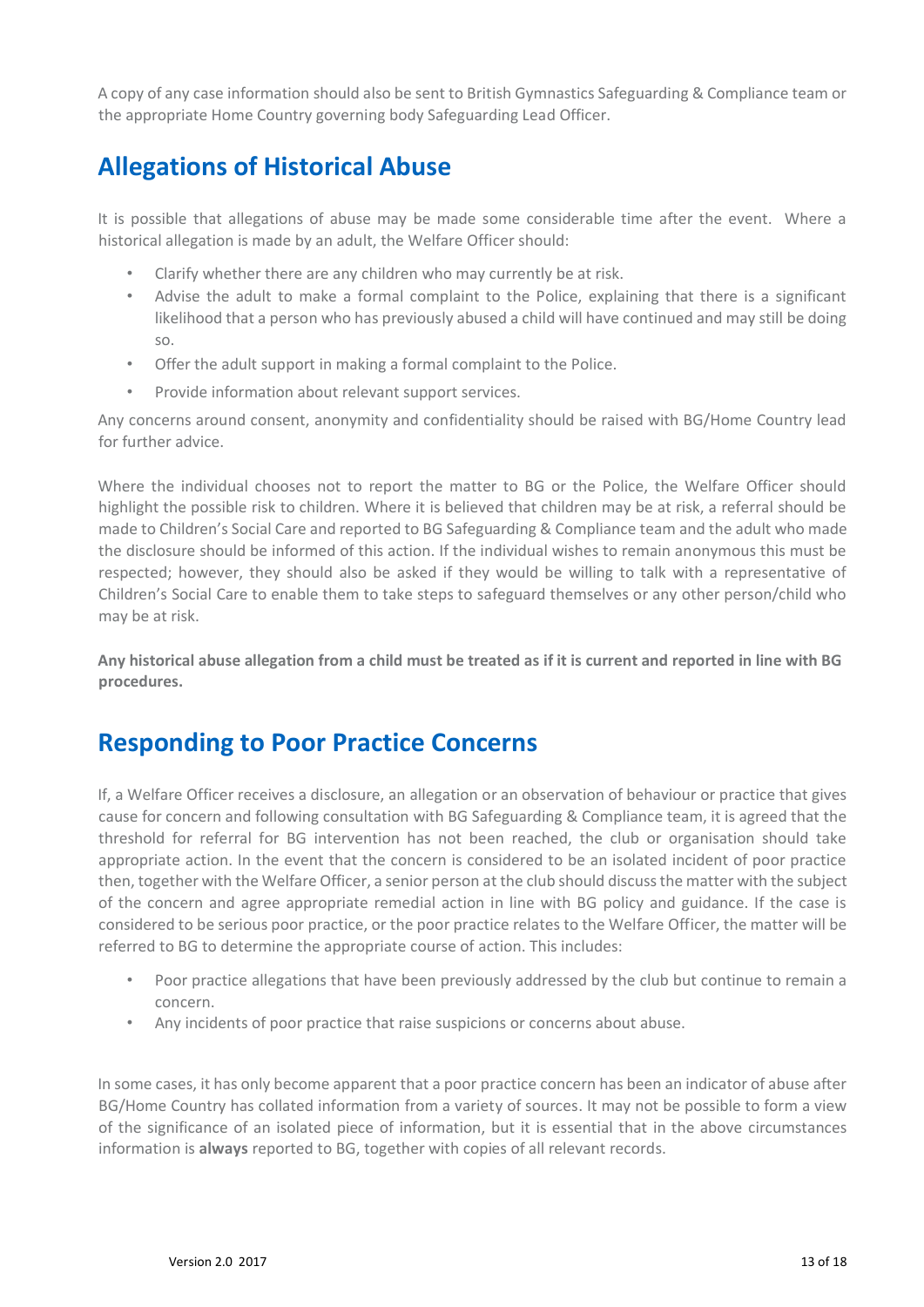# **Quick Guide to Responding to Concerns**

This quick guide is designed to provide guidance for BG staff and members on the most appropriate action to be taken if abuse is suspected or repeated or suspicious poor practice or breach of BG Standards of Conduct is witnessed. Further guidance can be obtained at any stage by contacting BG Lead Officer, or NSPCC Helpline on 0800 800 5000 or 0808 800 5000. All reports should be made on the BG Child Protection Incident Report form, downloadable from the BG website.

<span id="page-13-0"></span>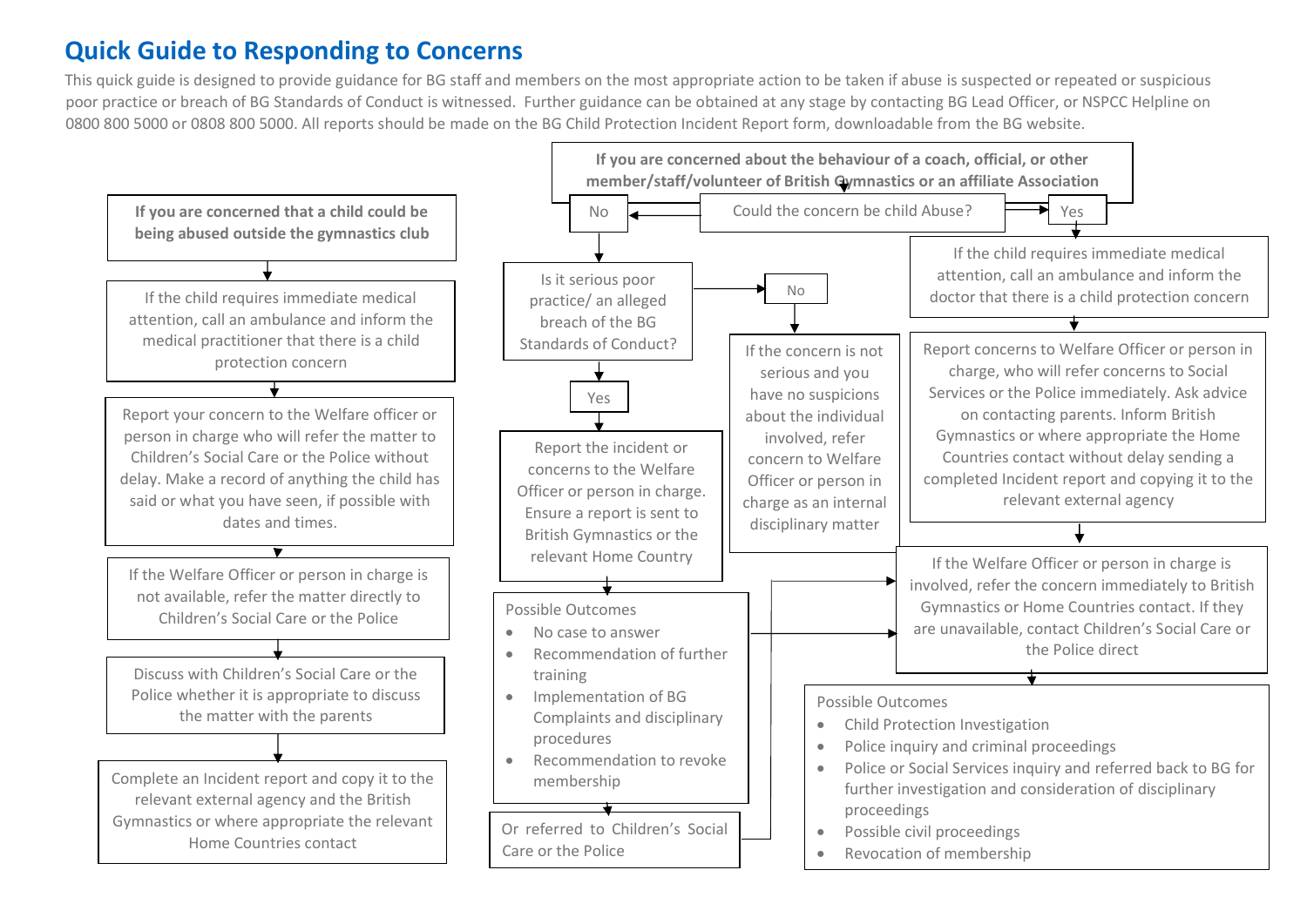# <span id="page-14-0"></span>**What Happens Next?**

Where a complaint/concern of abuse or poor practice is made there may be three types of investigation: -

- Criminal conducted by the Police.
- Child Protection carried out under section 47 (1) of the Children Act 1989.
- BG enquiry determined by t[he](http://www.british-gymnastics.org/documents/doc_download/3275-complaints-and-disciplinary-procedures) **[BG Case Management Team \(CMT\)](http://www.british-gymnastics.org/coaching/coach-membership/document-downloads/doc_download/5718-safeguarding-glossary-of-terms)** as to whether following investigation appropriate action and measures are taken or whether formal disciplinary action is required[.](http://www.british-gymnastics.org/documents/doc_download/3275-complaints-and-disciplinary-procedures)

The person that made the allegation, or their family, may also initiate civil proceedings.

Where a statutory authority investigation is on-going, BG will maintain liaison, but will only act following full consultation with the relevant agencies, or at the request of the statutory agency.

The BG CMT would consider the outcome and evidence of any criminal and/or child protection investigation when determining what action should be taken, whether it be appropriate action, measures and advice or formal disciplinary action in accordance with BG Complaints & Disciplinary procedures Complaints & Disciplinary procedures.

Irrespective of the findings of the Children's Social Care Services or Police investigations, [B](http://www.british-gymnastics.org/documents/doc_download/3275-complaints-and-disciplinary-procedures)G will assess all individual cases to decide whether a recommendation should be made to reinstate a member, or to move towards disciplinary proceedings. British Gymnastics will hold a disciplinary hearing for anyone investigated or charged by the authorities with abuse (except where an individual has been convicted). This may be a difficult decision; particularly when there is insufficient evidence to uphold any action by the Police.

British Gymnastics disciplinary panels will comply with the principles of natural justice. The applicable standard of proof shall be the civil standard, of the balance of probability; whether it was more likely for the allegation/s to have occurred. All efforts will be made to obtain as much evidence that is available to advise the panel and there is a right to appeal against the decision. Throughout these processes the welfare of children will remain paramount and British Gymnastics will endeavour to provide appropriate support to children, parents, coaches and volunteers who are affected by an abuse situation including, where appropriate, the alleged perpetrator.

In line with current legislation, BG will make a referral to the **[Disclosure and Barring Service \(DBS\)](https://www.gov.uk/government/organisations/disclosure-and-barring-service)** or the Home Country equivalent in any instance where a decision is reached to exclude a BG member from regulated activity within gymnastics because they harmed or pose a risk of harm to a child, or received a caution or conviction for a relevant offence.

Any club who removes an individual (employee or unpaid volunteer) from work with children (or would have, had the person not left first) because the person poses a risk of harm to children must also make a referral to the **[DBS](https://www.gov.uk/government/organisations/disclosure-and-barring-service)** Or the Home Country equivalent. It is an offence to fail to make a referral without good reason. *BG* will ensure clubs who report all incidents and allegations to BG are compliant with such legal responsibilities.

Further details on how to determine if a role being undertaken is considered to be a regulated activity can be found in t[he](http://www.british-gymnastics.org/coaching/coach-membership/document-downloads/doc_download/5367-bg-dbs-policy-and-guidelines) **[BG Criminal Record Checks Policy and Guidelines](https://www.british-gymnastics.org/documents/departments/membership/safeguarding-compliance/criminal-records-checks/5367-bg-criminal-records-check-policy-and-guidelines/file)[.](http://www.british-gymnastics.org/coaching/coach-membership/document-downloads/doc_download/5367-bg-dbs-policy-and-guidelines)**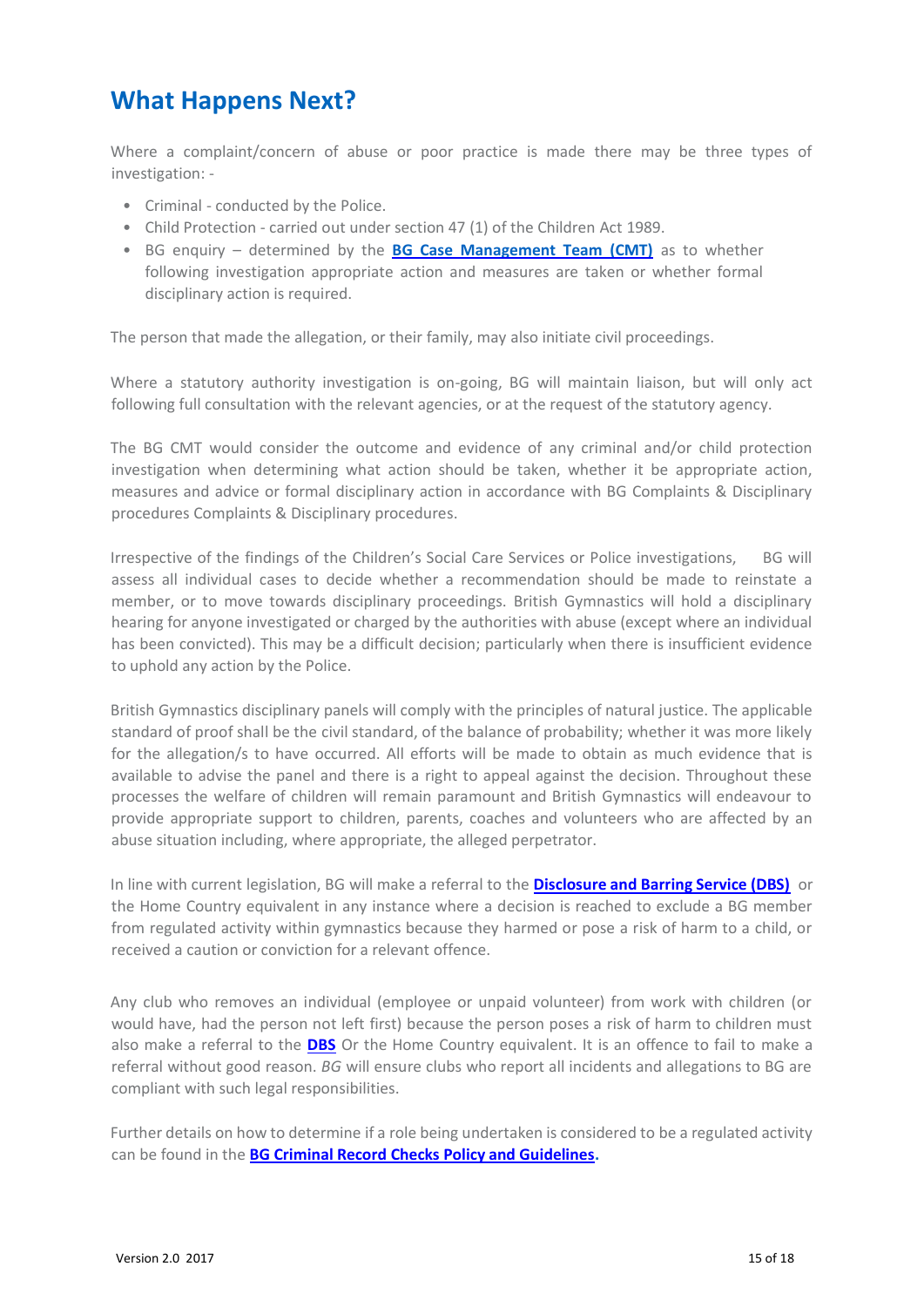# <span id="page-15-0"></span>**Whistle Blowing**

Safeguarding children and young people requires everyone to be committed to the highest possible standards of openness, integrity and accountability. BG supports an environment where people feel free to raise their concerns with the knowledge that all concerns will be taken seriously.

The term 'whistle blowing' is often used in such circumstances to describe the raising of a concern about practices, procedures or conduct of an individual. In a gymnastics context, a whistle-blower may be:

- A coach or official.
- A gymnast.
- A parent.
- A member of the public.

There is a wide range of concerns that would come under the scope of this policy. They include, but are not limited to, the following: -

- Physical, emotional or sexual abuse, bullying or neglect of young people.
- Grooming of young people.
- Failure to comply with obligations set out in the BG policy and procedures.
- Repeated poor practice despite intervention.
- A criminal offence involving a child.

Concerns of poor practice should initially be made to the relevant Club Welfare Officer, except where: -

- The whistle-blower believes there would be a risk of victimisation, either to the whistle-blower or child/children, if the matter was raised internally within the club **or**
- The whistle-blower has already raised the matter internally and the matter was covered up or no action was taken and the situation remains unchanged.

Concerns should be raised without delay to the BG Lead Officer. The earlier concerns are reported, the easier it will be to take action.

Anyone reporting a concern should provide as much information and detail as possible. This should include:

- Names of the people involved.
- Other witnesses.
- Dates, times and locations of events.
- What action and/or advice was taken.
- Any other relevant documentation.

There may be some situations where there is a reluctance to raise concern. This may include situations where the subject of the concern is a close friend or colleague of the whistle-blower, or situations where other people are appearing to ignore the situation.

One of the reasons that individuals do not report concerns is a fear of negative repercussions to the individual or their associates. In the case of parents, there is often a reluctance to raise concerns due to a worry that their child will be excluded from club or squad and isolated from friends.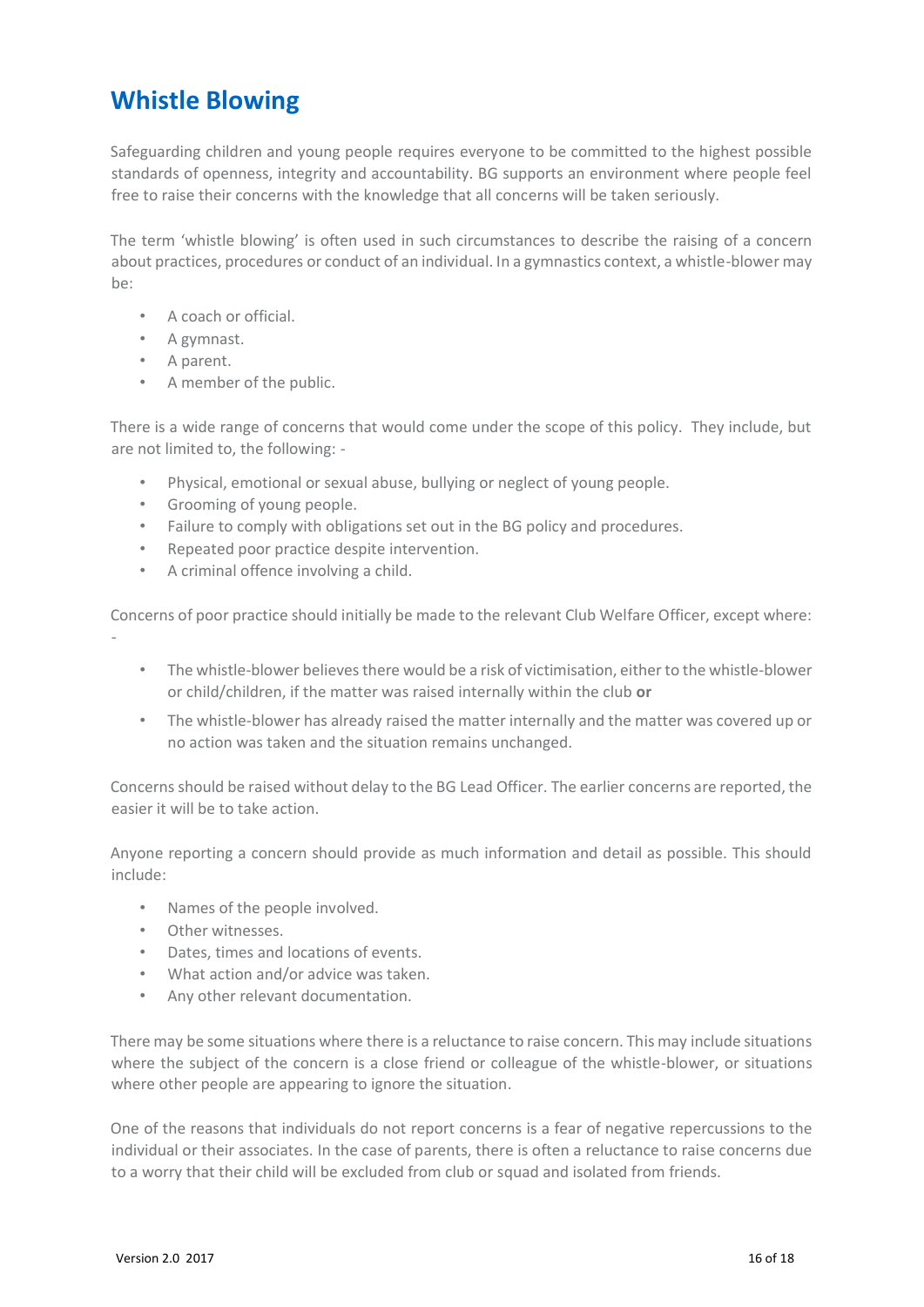BG understands that whistle-blowers are often very reluctant to report concerns. Thus, BG recognises that whistle-blowers may wish to raise concerns in confidence. In these circumstances, the identity of the whistle-blower will be kept confidential. Any subsequent reason why disclosure may be required will be discussed in detail with the whistle-blower before any action is taken.

It must be recognised that concerns that are reported anonymously are frequently very difficult to investigate. The decision whether to investigate an anonymous allegation will be made by BG, based on the seriousness of the concern(s) and the credibility of the referral and the likelihood of identifying others who can confirm the allegations. Initial enquiries will be made to decide whether an investigation is appropriate and, if so, what form it should take.

All concerns raised under this procedure will be treated seriously and a decision made about whether or not an investigation is appropriate. Depending upon the nature of the matter it may be referred to the Police. The whistle-blower, where possible, should be kept informed about the progress of the investigation and advised of the outcome. In some cases, the investigation may result in criminal or disciplinary proceedings. In these circumstances, the whistle-blower may be asked to provide a written statement and give evidence to the Police and/or at a BG hearing. BG will provide support to the whistle-blower during this process.

BG will not tolerate harassment or victimisation and will take action to protect anyone who has raised a concern in good faith. Any BG member who is found to have victimised or harassed a whistle-blower will face disciplinary action. Any BG member who raises concerns known to be untrue may also be subject to disciplinary action.

## <span id="page-16-0"></span>**Responding to Media Enquiries**

Child abuse is an area of great interest to the media. When incidents occur, it is important to have a strategy to manage any media enquiries. Although British Gymnastics and the Home Countries can deal with media enquiries, it is important for clubs and regions to be able to handle initial enquiries in a sensitive and appropriate manner to avoid generating any negative publicity.

The media can become involved in cases as a result of approaches made by a source linked to the victim and may already have significant information before approaching the club or region. If any staff or BG member is approached by a journalist, the following guidance should be followed:

- Take a note of the journalist's name and whom they represent, (i.e. Newspaper, TV Company etcetera), and any contact details.
- Take a note of what the journalist is asking you and ask for any clarifications.
- Establish whether the journalist has any deadlines and inform them that the matter will be referred to BG or the appropriate Home Country who will contact them with a response.
- Inform the appropriate Welfare Officer, or person in charge, who will refer the matter to BG or the appropriate Home Country Lead Officer. An appropriate response will be formulated in consultation with BG Press and Media Officer or appropriate Home Country Officer.
- A copy of the response will be forwarded to the journalist, the club and appropriate region.

The same procedures should be followed for any subsequent enquiries and always ensure that BG or the Home Country is kept fully informed of any local press coverage.

It is important to recognise the harm that can be done to a sport by negative media coverage. Staff and BG members should not be tempted to speak 'off the record' to journalists as this may result in